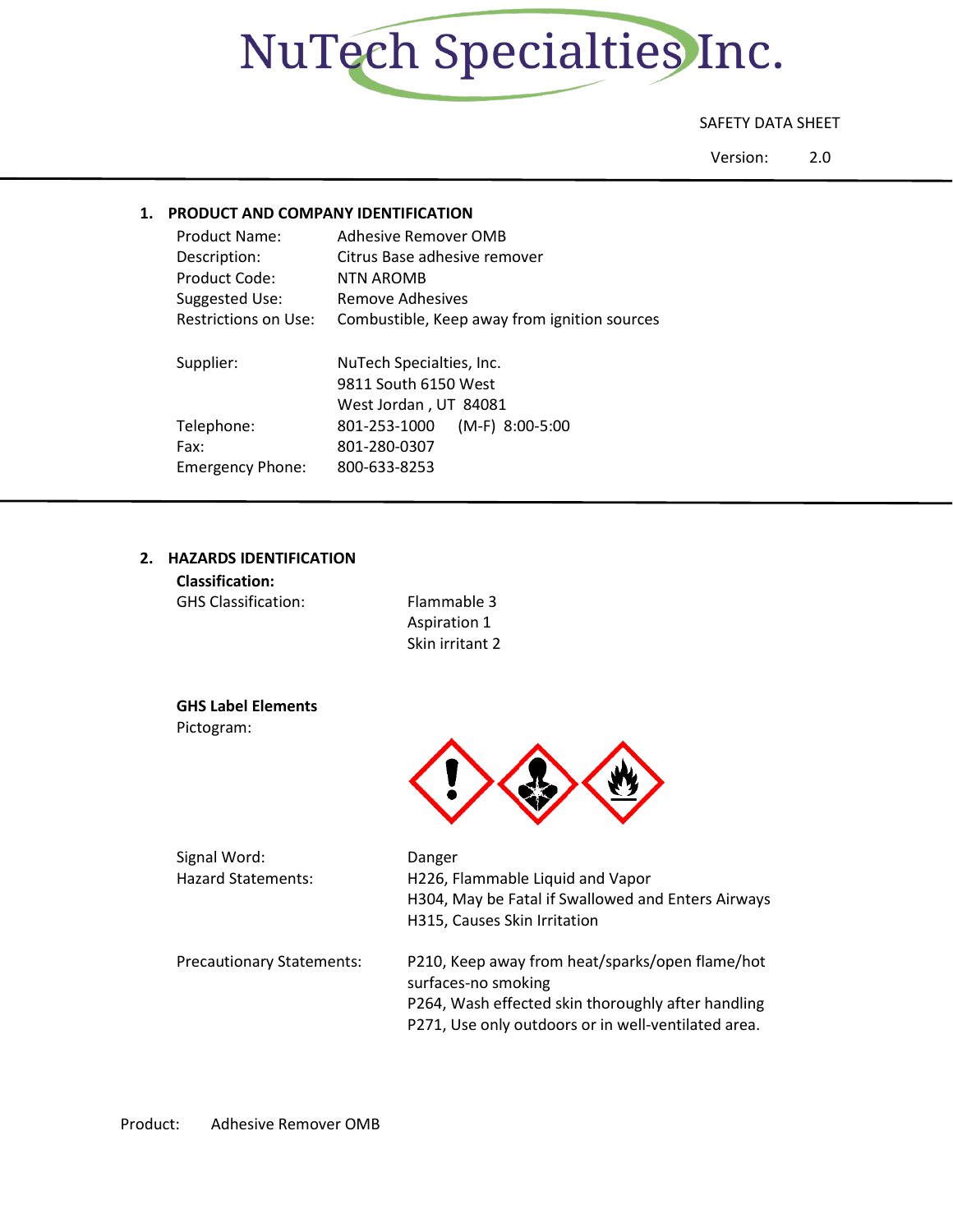



Potential Health Effects: Causes eye and skin irritation

## **3. COMPOSITION/INFORMATION ON INGREDIENTS**

| Concentration |
|---------------|
| 40-50%        |
| 40-50%        |
| 10%           |
|               |

Synonyms:

## **4. FIRST AID MEASURES**

| If Inhaled:   | If inhaled, move person into fresh air. If not breathing, give artificial<br>respiration. Consult a physician if symptoms are experienced                               |
|---------------|-------------------------------------------------------------------------------------------------------------------------------------------------------------------------|
| Skin Contact: | Flush skin with plenty of water. Remove contaminated clothing and shoes.<br>If irritation persists, consult a physician.                                                |
| Eye Contact:  | Flush eyes with plenty of water for at least 15 minutes. Remove contact<br>lenses if able to do so. Immediately call a doctor or physician.                             |
| If Ingested:  | Do not induce vomiting unless instructed to do so by physician. Never give<br>anything by mouth to an unconscious person. Rinse mouth with water.<br>Consult physician. |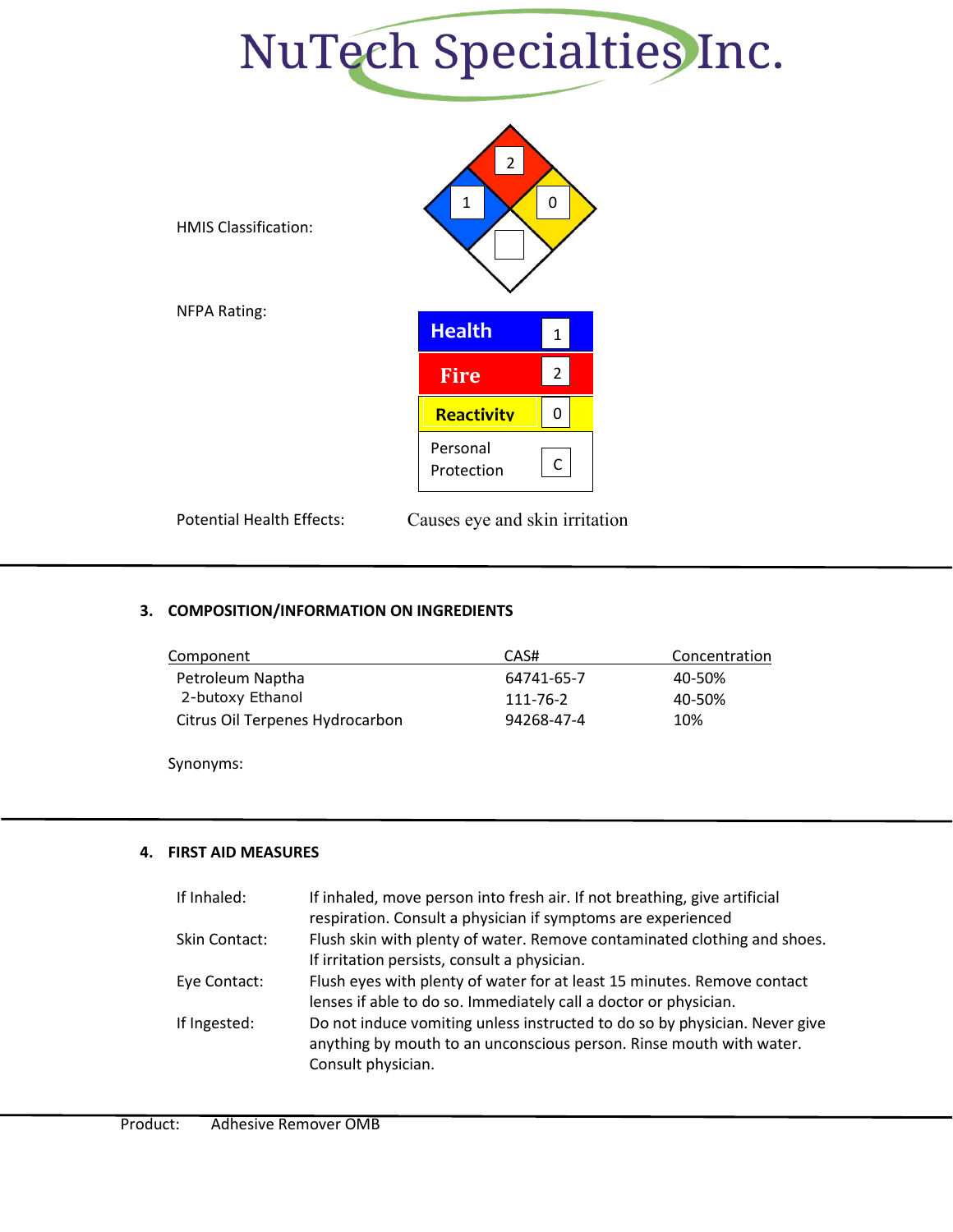

### **5. FIREFIGHTING MEASURES**

| <b>Extinguishing Media:</b>                       | Use water-spray, alcohol resistant foam, dry chemical, or<br>carbon dioxide                                                                                       |
|---------------------------------------------------|-------------------------------------------------------------------------------------------------------------------------------------------------------------------|
| <b>Hazardous Combustion Products:</b>             | Firefighting personnel should respond with appropriate<br>protective clothing, firefighting gear, and breathing<br>equipment as trained.                          |
| Special Protective Equipment<br>for Firefighters: | In fire conditions: a complex mixture of airborne solids,<br>liquids, and gases including Carbon Monoxide, Carbon<br>Dioxide, and unidentified organic compounds. |

#### **6. ACCIDENTAL RELEASE MEASURES**

| <b>Personal Precautions:</b>      | Use personal protective equipment. Always ensure adequate<br>ventilation.                                           |
|-----------------------------------|---------------------------------------------------------------------------------------------------------------------|
| <b>Environmental Precautions:</b> | Prevent further leakage or spillage if safe to do so. Prevent<br>from entering drains and waterways. Discharge into |
|                                   | environment must be avoided.                                                                                        |
| Containment and Clean Up:         | Soak up with inert absorbent material and dispose of. Keep in<br>suitable, closed containers for disposal.          |

## **7. HANDLING AND STORAGE**

| Safe Handling: | Keep away from flames and hot surfaces. Use personal           |
|----------------|----------------------------------------------------------------|
|                | protective equipment. Always ensure adequate ventilation.      |
| Safe Storage:  | Keep containers tightly closed in a dry well-ventilated place. |
|                | Containers which are opened must be carefully resealed and     |
|                | kept upright to prevent leakage. Store away from incompatible  |
|                | materials. Do not freeze.                                      |

#### **8. EXPOSURE CONTROLS/PERSONAL PROTECTION**

Exposure Limits

| Component                       | CAS Number | Exposure Limit   Basis |  |
|---------------------------------|------------|------------------------|--|
| Citrus Oil Terpenes Hydrocarbon | 94268-47-4 | N/A                    |  |

General Controls: Always ensure adequate ventilation and that working areas contain safety showers and eye wash stations. Handle material in accordance with good industrial hygiene and safety practices.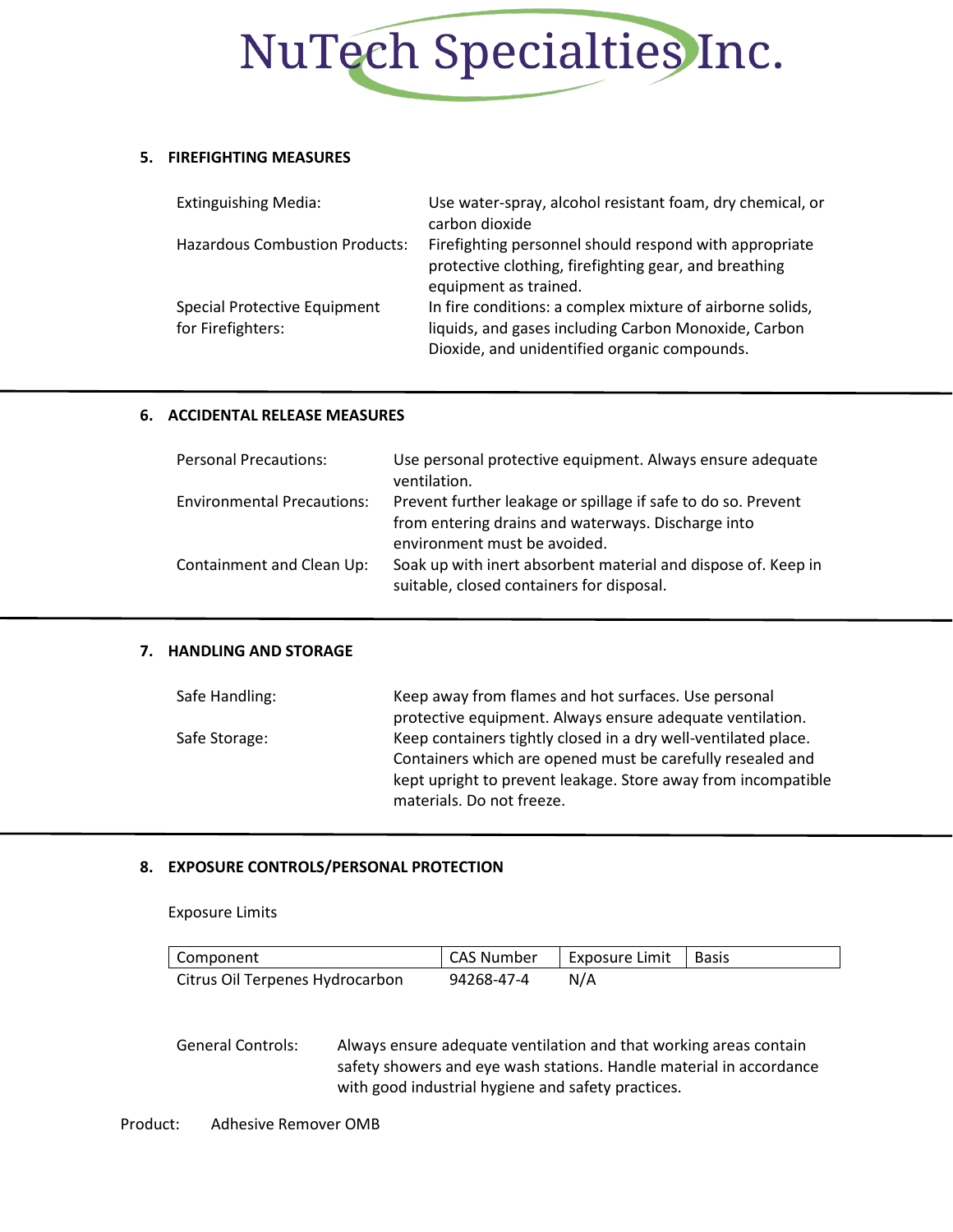

### Personal Protective Equipment

| Eye Protection:                | Tightly fitting safety glasses or goggles should be sufficient. Have<br>eye-wash stations available where eye contact can occur.                                                        |
|--------------------------------|-----------------------------------------------------------------------------------------------------------------------------------------------------------------------------------------|
| Hand Protection:               | Handle with chemical resistant gloves. Gloves must be inspected<br>prior to use. Wash and dry hands after use.                                                                          |
| Skin Protection:               | Wear long sleeves, a chemical apron, or other protective clothing<br>to prevent skin contact. Safety showers should be located in work<br>area where skin contact can occur.            |
| <b>Respiratory Protection:</b> | Where risk assessment shows air-purifying respirators are<br>appropriate, use a NIOSH-approved full face respirator with<br>appropriate cartridges. Always ensure adequate ventilation. |

#### 9. **PHYSICAL AND CHEMICAL PROPERTIES**

| Physical State:                   | Liquid              |
|-----------------------------------|---------------------|
| Color:                            | Clear               |
| Odor:                             | Orange              |
| Odor Threshold:                   | N/A                 |
| pH:                               | N/A                 |
| Melting/Freezing Point:           | $>212^\circ$ F      |
| <b>Boiling Point:</b>             | N/A                 |
| Flash Point:                      | $>125^\circ$ F      |
| <b>Evaporation Rate:</b>          | N/A                 |
| Flammability (Solid, Gas):        | N/A                 |
| Flammability/Explosion Limits:    | N/A                 |
| Vapor Pressure @ 20°C:            | N/A                 |
| Vapor Density:                    | N/A                 |
| <b>Specific Gravity:</b>          | .87                 |
| Density:                          | 7.2 lbs per gallon  |
| Solubility in Water:              | Emulsifies in water |
| <b>Partition Coefficient:</b>     | N/A                 |
| Auto Ignition Temperature:        | N/A                 |
| <b>Decomposition Temperature:</b> | N/A                 |
| Viscosity @ 40°C:                 | N/A                 |

#### **10. STABILITY AND REACTIVITY**

Chemical Stability: Stable Conditions and Materials to Avoid: Strong oxidizers Hazardous Decomposition Products: Oxide of carbon

Product: Adhesive Remover OMB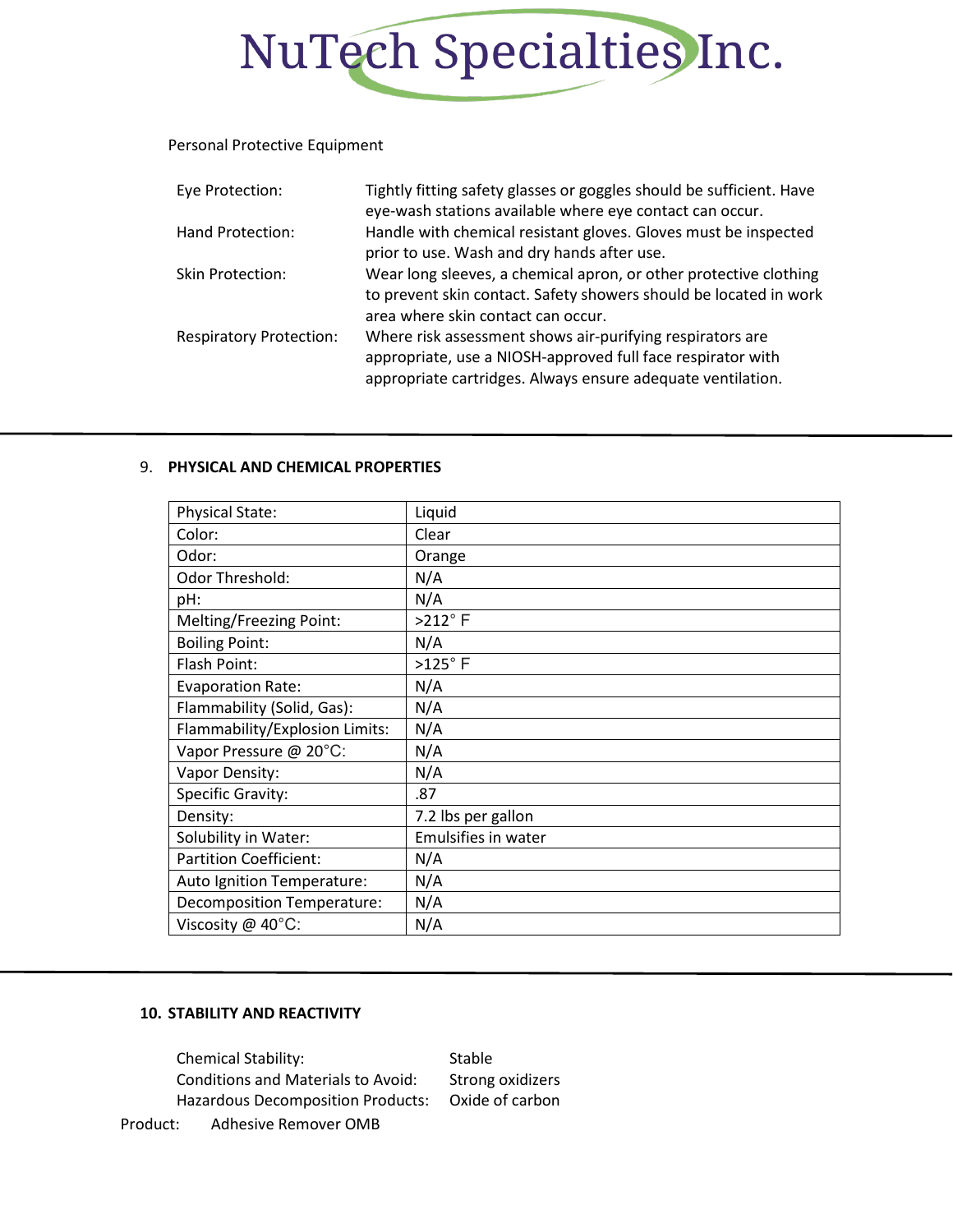# NuTech Specialties Inc.

## **11. TOXICOLOGICAL INFORMATION**

Acute Toxicity- Not determined

| Component                       | <b>CAS Number</b> | <b>Test</b>     | <b>Toxicity</b> |
|---------------------------------|-------------------|-----------------|-----------------|
| 2-butoxy Ethanol                | 111-76-2          | Oral LD50 (rat) | 1300 mg/kg      |
| Petroleum Naptha                | 64741-65-7        | Oral LD50 (rat) | 2000 mg/kg      |
| Citrus Oil Terpenes Hydrocarbon | 94268-47-4        | Oral LD50 (rat) | >5g/kg          |

Potential Health Effects

| Inhalation:                                   | May cause drowsiness and dizziness                |
|-----------------------------------------------|---------------------------------------------------|
| Skin:                                         | May cause skin irritation                         |
| Eyes:                                         | May cause eye irritation                          |
| Ingestion:                                    | May be fatal if ingested and aspirated into lungs |
| Signs and Symptoms of Exposure:               | <b>Dizziness</b>                                  |
| <b>Chronic Effects of Long Term Exposure:</b> | N/A                                               |
| Carcinogenicity:                              | None                                              |

## **12. ECOLOGICAL INFORMATION**

Acute Ecotoxicity

| Component                       | <b>CAS Number</b> | Organism | <b>Ecotoxicity</b> |
|---------------------------------|-------------------|----------|--------------------|
| Petroleum Naptha                | 64741-65-7        | Fish     | $>1000$ mg/l       |
| 2-butoxyethanol                 | 111-76-2          | Algae    | $>1000$ mg/l       |
| Citrus Oil Terpenes Hydrocarbon | 94268-47-4        | No data  |                    |

## Ecological Effects

| Persistence and Degradability:    | Biodegradable                 |
|-----------------------------------|-------------------------------|
| <b>Bioaccumulation Potential:</b> | Not likely                    |
| Mobility in Soil:                 | May be mobile to water system |
| Other Adverse Effects:            | N/A                           |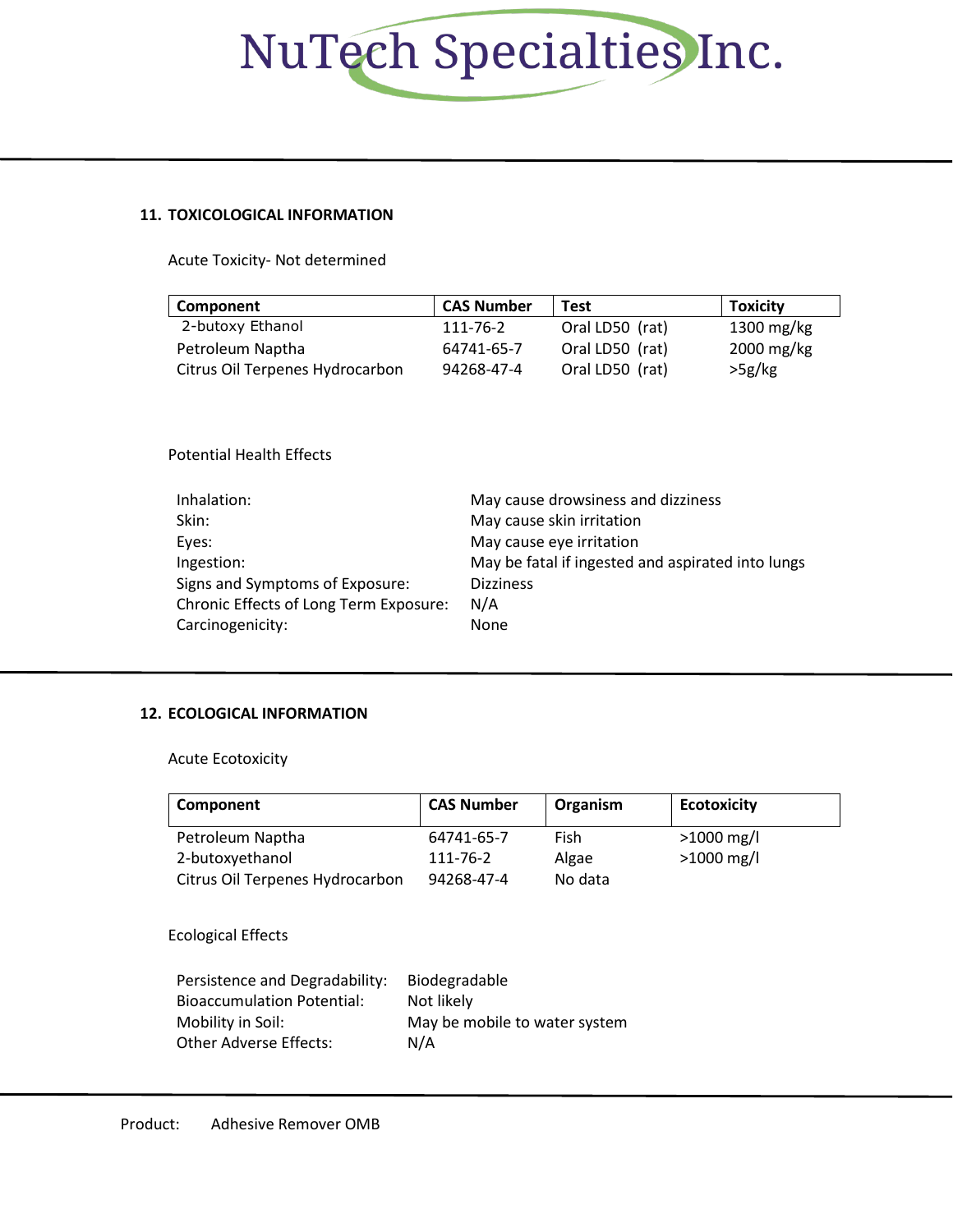

#### **13. DISPOSAL CONSIDERATIONS**

Disposal: Material should be disposed in accordance with all local, state, and federal regulations. Regulations vary by region. Contaminated Packaging: Dispose of as unused product.

#### **14. TRANSPORT INFORMATION**

DOT Information Mot regulated in non-bulk packaging

Proper Shipping Name: UN Number: Hazard Class: Packing Group: Reportable Quantity (RQ): Marine Pollutant: Note:

## 15. REGULATORY INFORMATION

US Federal

| SARA 302 Components:  | <b>None</b>               |
|-----------------------|---------------------------|
| SARA 311/312 Hazards: | Acute health, Fire hazard |
| SARA 313 Components:  | None                      |
| TSCA Inventory:       | Yes                       |

#### **European Union**

EC Inventory: Listed or exempted

#### **State Regulations**

| Utah Clean Air:    | Yes |
|--------------------|-----|
| California Prop 65 | Nο  |
| C.A.R.B.           | Yes |

Product: Adhesive Remover OMB